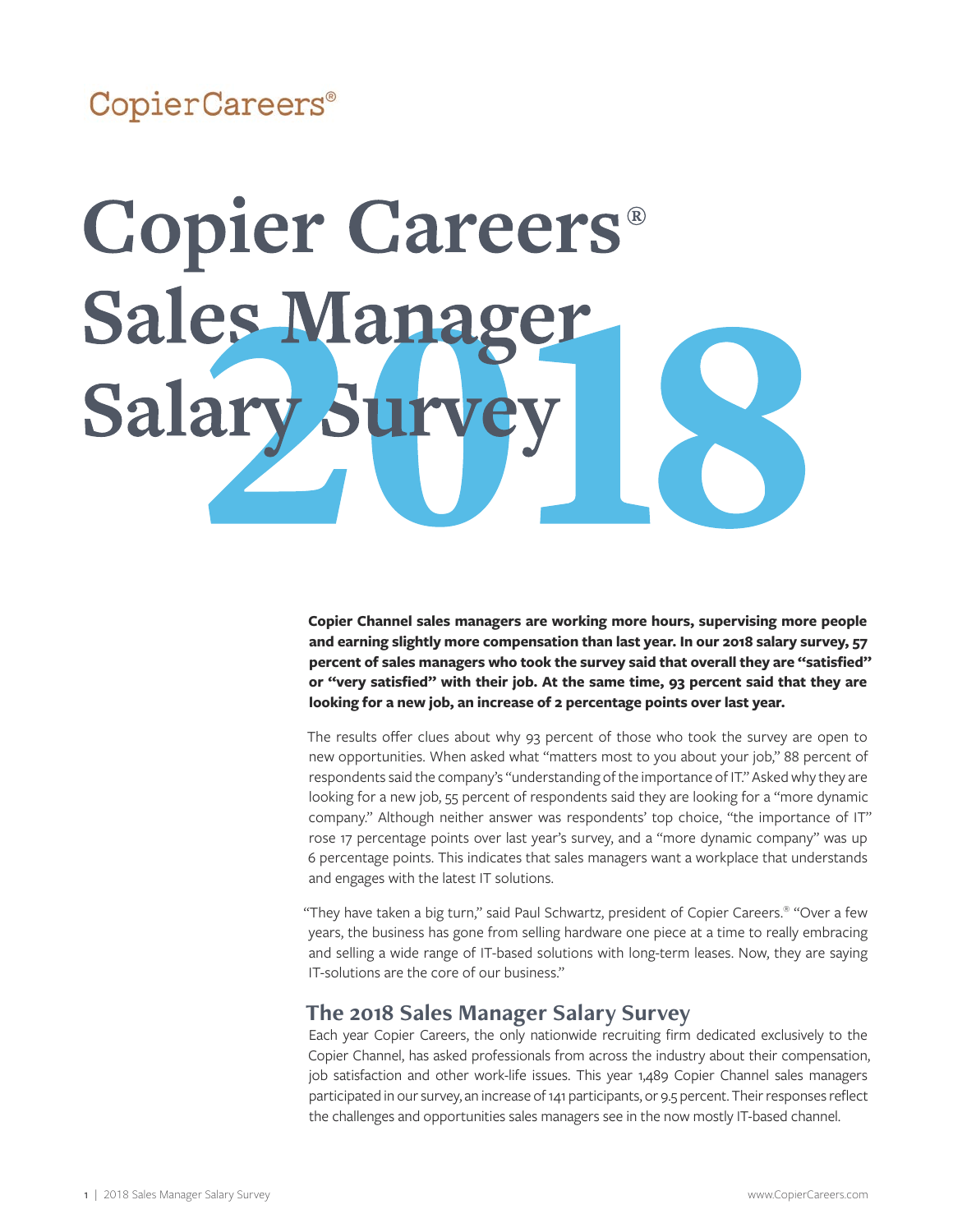# 1'489

# **COPIER CHANNEL SALES MANAGERS PARTICIPATED IN OUR 2018 SURVEY**

# **Copier Sales Managers by the Numbers**

The average total compensation among the 1,489 sales managers who took our online Sales Manager Salary Survey this year increased \$2,458, or 1.5 percent from last year, to \$162,168. Traditional sales managers and selling sales managers both are represented in our survey.

While salary and benefits always top the "most valued" list, this year sales managers expressed a deepening focus on work priorities and technological advances:

- 99 percent of respondents said they want to create innovative IT solutions, an increase of 9 percentage points
- 98 percent expressed a desire to work with leading-edge technology, an increase of 7 percentage points over last year
- 89 percent want to be recognized for a job well done, an increase of 4 percentage points

"Sales managers understand that their job is to help the company achieve its goals," said Jessica Crowley, business manager and senior recruiter at Copier Careers. "The more they are involved with IT solutions and services — being able to teach their team how to identify, sell and support the IT solutions — the more they can benefit the overall company."

The good news for Copier Channel sales managers is that their average compensation compares well with the [national median](https://money.usnews.com/careers/best-jobs/sales-manager/salary

 ) for sales managers. A report by U.S. News & World Report put the national median for all sales managers at \$117,960 in 2016.



# *Average Sales Manager Total Compensation*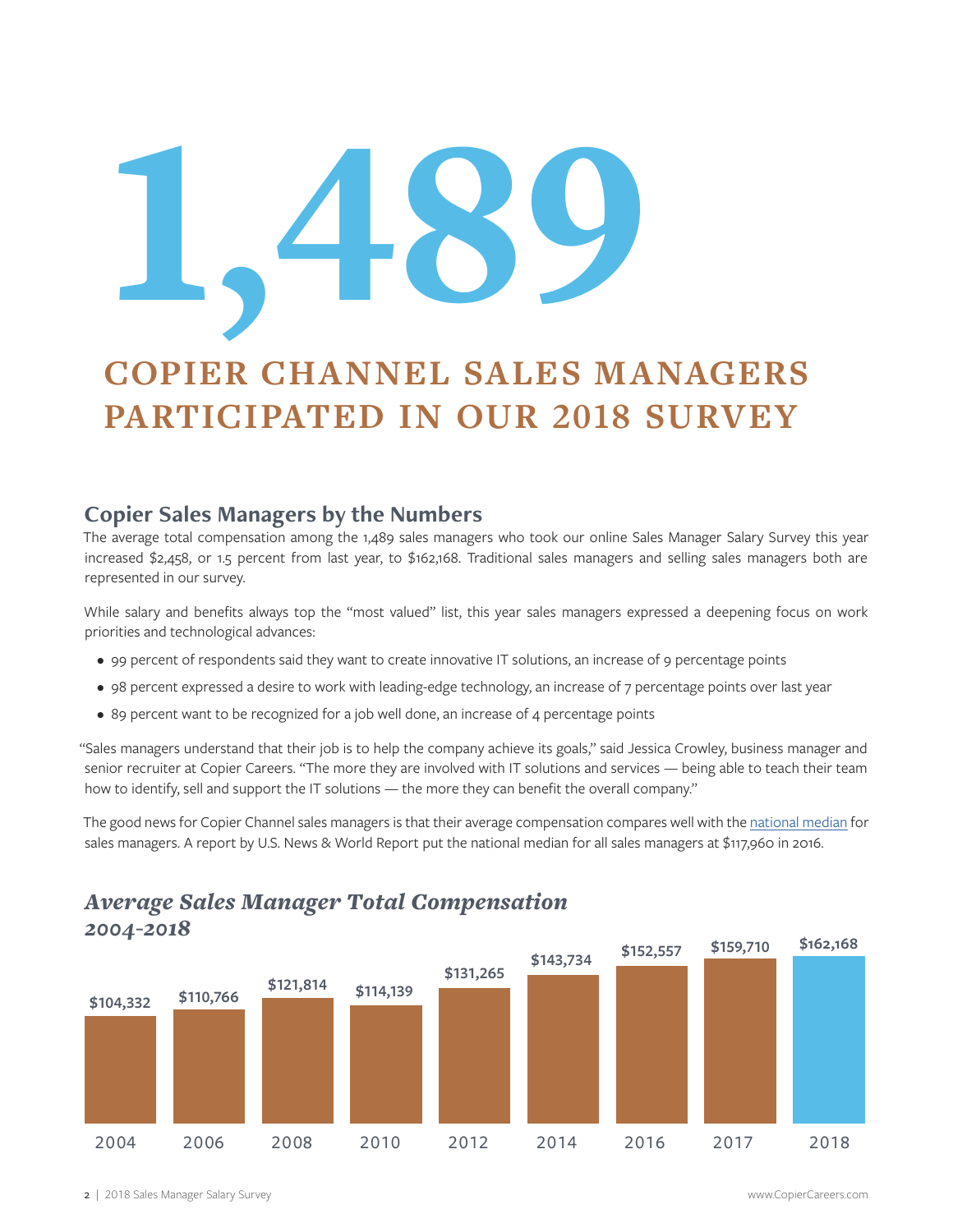# *Satisfaction with Compensation Package*



# *Overall Satisfaction*



# **2017 Salary and Benefits**

The average base salary for a Copier Channel sales manager rose to \$63,408 this year (+1.2 percent), and on average commissions increased to \$98,760 (+1.8 percent), for a total average compensation of \$162,168 (+1.5 percent). The relatively flat compensation could explain why satisfaction with total compensation remained the same as last year's survey.

"My company's base pay for sales reps and managers is very, very low, and they don't pay commissions on time to the reps," said one industry pro in an online comment.

Among those who took the survey, 50 percent said they are "satisfied" or "very satisfied" with their **total compensation**, identical to last year's survey results. Twenty-six percent were "dissatisfied" with compensation, with 23 percent of respondents "neutral" on the question. While the responses remained steady, half of the respondents expressed some level of dissatisfaction with their compensation — opening the possibility that a more competitive compensation package could be enough to lure them away.

However, 57 percent of respondents said they were "satisfied" or "very satisfied" with their **overall job satisfaction**. This 7 percentage point difference between total compensation and job satisfaction shows that many sales managers consider factors beyond compensation when evaluating their job satisfaction. Another 30 percent said they "dissatisfied" or "very dissatisfied" with their position, and the remaining 15 percent of respondents were neutral on their overall satisfaction.

Of those who took the survey, 99 percent identified health benefits as their top non-cash/indirect reward, and 97 percent said they receive a car allowance or use a company car.

Asked the top reasons for earning bonuses, 97 percent of respondents cited personal performance; 77 percent said they received bonuses for certification or training, which was 25 percentage points more than last year; 61 percent received signing bonuses, an increase of 6 percentage points. Taken together, these can be interpreted as dealers' efforts to retain and attract talent.

|  | <b>TOP NON-CASH/</b> |                              |
|--|----------------------|------------------------------|
|  |                      | <b>INDIRECT CASH REWARDS</b> |

1. Health benefits

- 2. Company car/car allowance
- 3. Certification reimbursement
- 4. Further education/training
- 5. Stock purchase plan
- 6. Tuition reimbursement

|  |  | TOP REASONS FOR        |  |  |  |
|--|--|------------------------|--|--|--|
|  |  | <b>EARNING BONUSES</b> |  |  |  |

- 1. Personal performance
- 2. Certification/training
- 3. Signing bonus
- 4. Project milestone
- 5. Retention bonus
- 6. Company profit sharing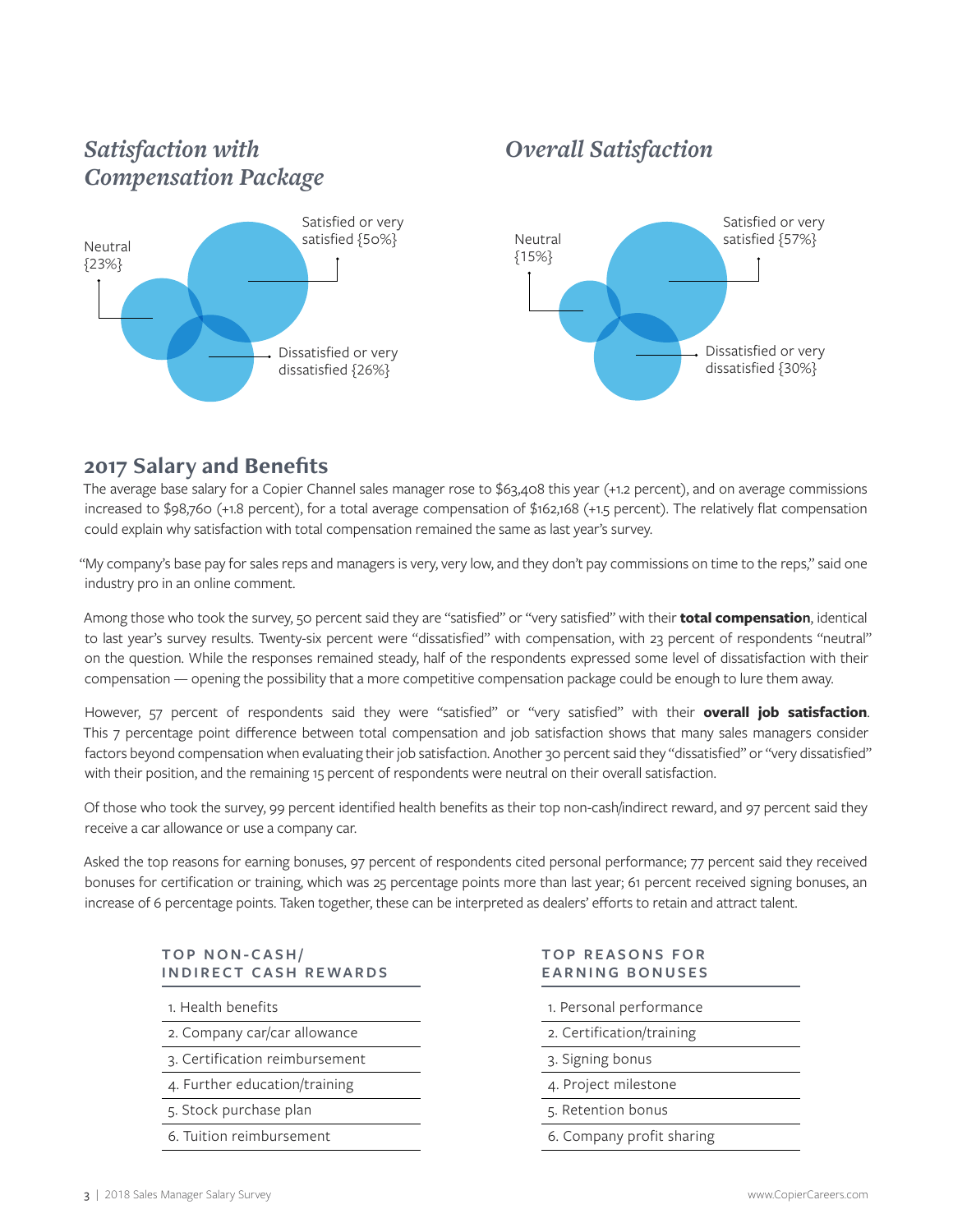# *What matters most to you about your job?*



# *Education Level – 2018*



# **Changing Perspectives on What Matters Most**

Results from the 2018 survey indicate that sales managers are reconsidering what they value at work and what they want from their employers to feel satisfied and appreciated on the job. Asked to choose seven from a list of 37 factors that "matter most about your job," there were predictable responses, but several factors have increased in importance to sales managers.

As in 2017, 100 percent of respondents identified benefits as the thing that matters most to them. Almost everyone (99 percent) identified bonus opportunities as important, along with a company-provided computer and knowing that their job is important to the company's success. But this year, sales managers are pointing to items further down the list as growing in importance to them. In essence, their responses create a how-to list for retaining sales managers:

- 99 percent want to work on creating innovative IT solutions, up 9 percentage points over 2017
- 98 percent want to work with leading-edge technology, an increase of 7 percentage points
- 88 percent want the company to acknowledge the importance of IT, up 17 percentage points
- 88 percent have increased interest in their company's financial stability, up 3 percentage points
- 65 percent want the tools to do their job well, an increase of 3 percentage points
- 46 percent expressed interest in vacation/paid time off, up 2 percentage points
- 21 percent would like more skill development, up 4 percentage points

# **More Educated Leaders**

Sales managers' level of education increased slightly again this year. Just over 60 percent of those who responded to the survey said they have "some college," up 2.4 percentage points, and there was an increase of 5.2 percent who said they hold an MBA. Other education categories remained stable.

Of those who took this year's survey, 77 percent said they receive bonuses for additional training and certifications, an increase of 25 percentage points from last year.

On-the-job coaching and training are probably the most important to individuals and companies alike, said a Copier Channel employee in an online comment. "My belief is that it is a manager's job to coach their employees to continuously improve and be the best they can be, in whatever responsibility area of the company that they manage."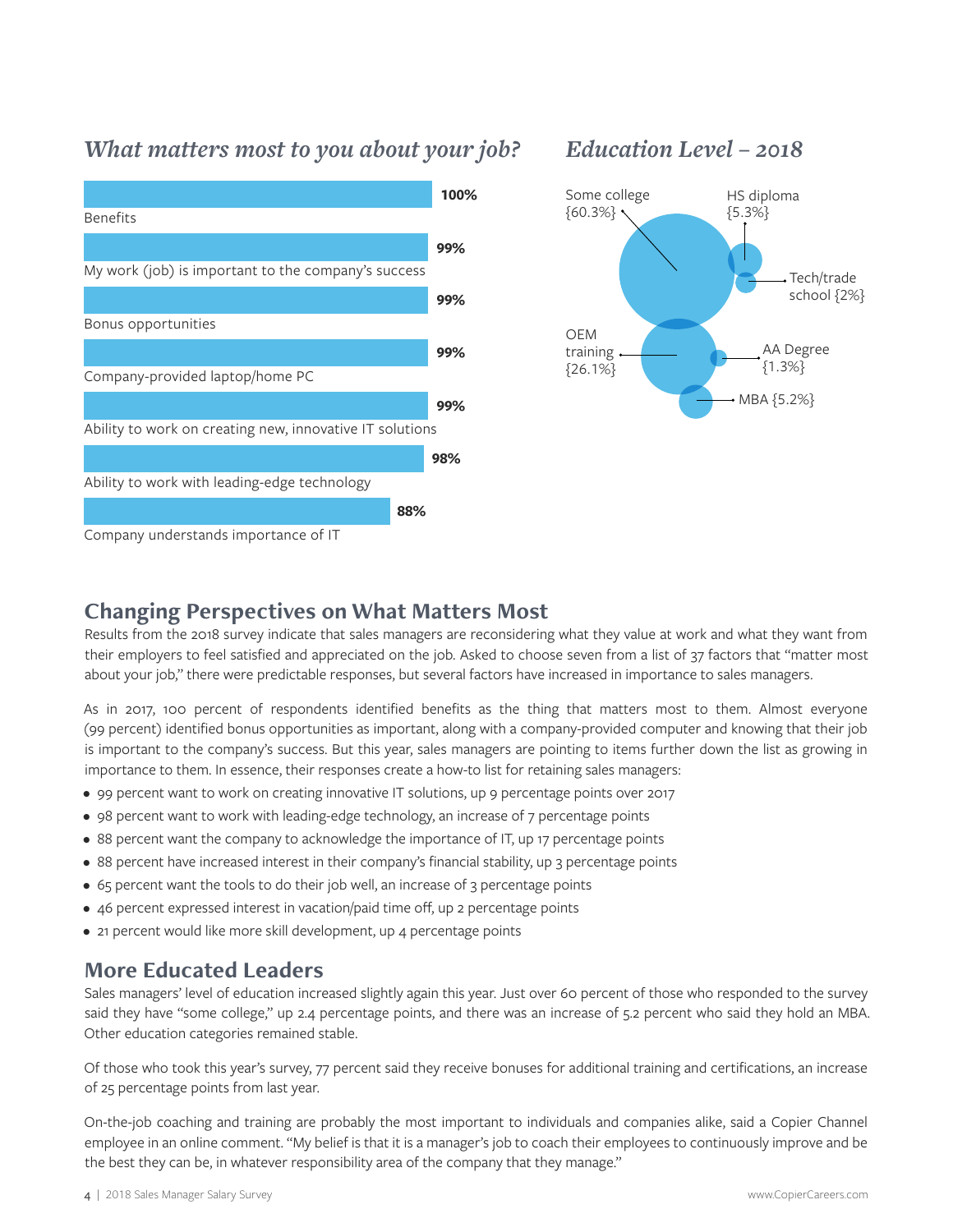# *Industry Segment – 2002 Industry Segment – 2018*



# **A Steadily Changing Industry**

Of the nearly 1,500 sales managers who took this year's survey, the plurality work at an independent dealership with one location (37 percent), followed by regional dealerships with more than one location (26 percent), OEM (23 percent), national publicly traded sales and service organizations (10 percent) and other (4 percent).

These proportions have been steady in recent years, but comparing 2018 results with where sales managers worked 16 years ago reveals a dramatic change. Since we first began taking this survey in 2002, there has been a steady decline in the number of independent dealerships with one location. In 2002, 94 percent of sales managers who took the survey said they worked at an independent dealership. By 2012, only 49 percent reported working for an independent dealer; in the past three years, the proportion of those who worked at independent dealerships hovered between 39 percent and 37 percent.

"This change can be explained in two words: company acquisitions," Crowley said. "As the industry has grown over the years, it has also become more consolidated."

From 2002 to 2018, the proportion of sales managers who said they work at regional dealerships with more than one location increased from 4 percent to 26 percent.

Only 2 percent of sales managers said they worked at a nationally traded sales and service organization in 2002; their percentage stands at 10 percent in 2018's survey responses.

OEM and third-party service organizations didn't make the list until 2004, when 2 percent of sales managers said they worked for an OEM and 1 percent were employed by third-party organizations. Now, 23 percent of survey respondents say they work for an OEM. In 2018, zero respondents said they work for third parties. Sales managers only began to claim the "other" category to describe where they work in 2014 (2 percent); in 2018 their proportion has grown to 4 percent.

"This evolution in where sales managers work shows how IT has dramatically changed the Copier Channel," Schwartz said. "As the industry has moved into the use of sophisticated solutions, the size of dealerships and the number of sales reps and technicians they need to support solutions has driven these changes."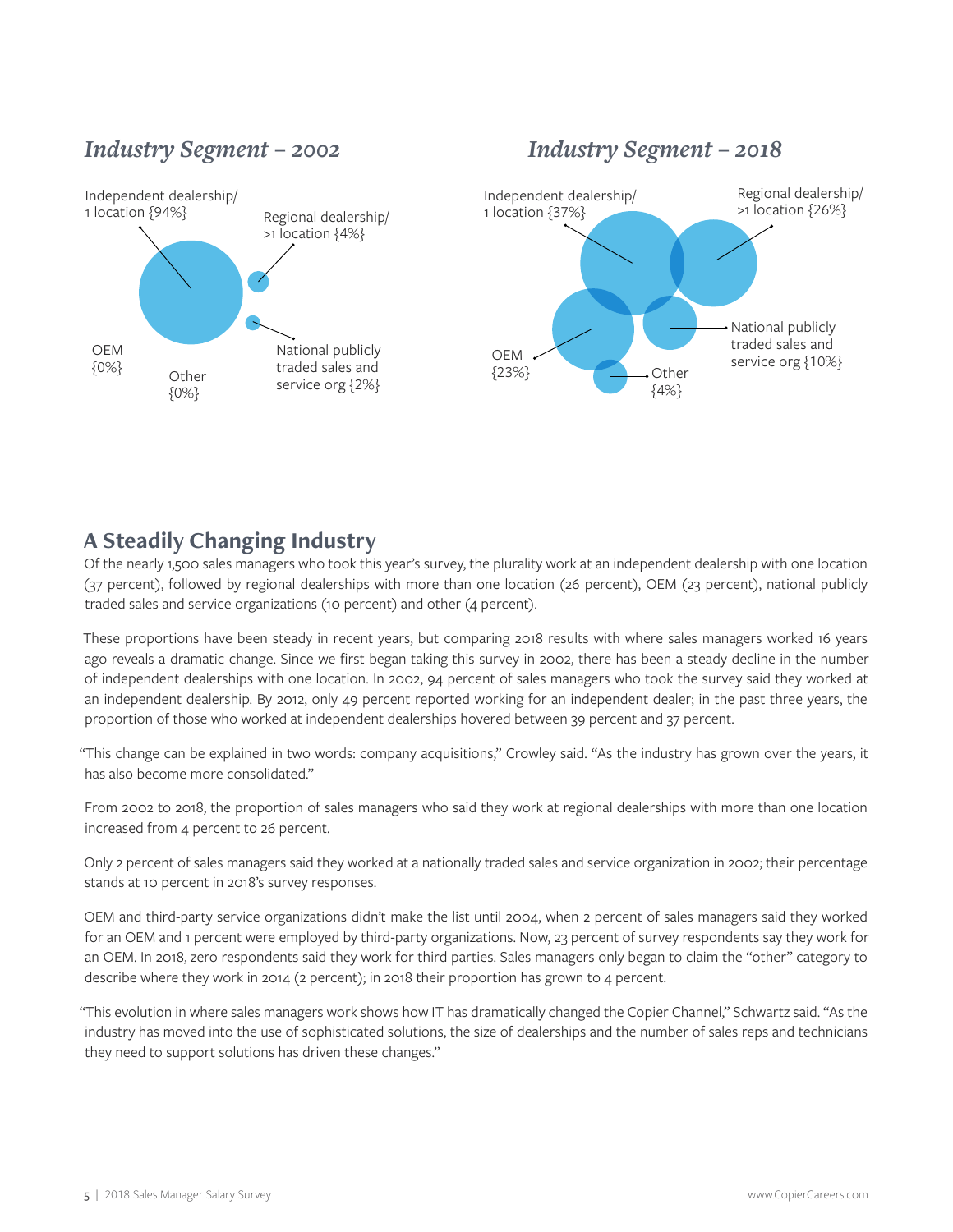# *"Every owner that I talk with says finding and retaining people is their No. 1 problem."*

# **Supervising More People in More Places**

Another indicator of the Copier Channel's evolution is in the number of people that sales managers supervise, which tracks closely with the rise of multi-location dealerships since 2002. In 2018, nearly twothirds of survey respondents said they supervise 1-10 people, but that proportion declined from 95. 8 percent in 2002 to 69.3 percent in 2017 and 65.5 percent of respondents this year.

With the growth of regional dealerships, this year's survey shows a corresponding increase in the number of employees being supervised. Those who manage 11-20 people increased slightly, from 19.6 percent

# **CHANGING LEVELS OF SUPERVISION**

| $#$ PEOPLE | 2002    | 2018    |
|------------|---------|---------|
| $1 - 10$   | 96.0%   | 65.5%   |
| $11 - 20$  | $3.9\%$ | 20.0%   |
| $21 - 50$  | $3.2\%$ | $9.0\%$ |
| 51-100     | $0\%$   | 5.5%    |

in 2017 to 20 percent this year. The largest change was among sales managers who supervise 21-50 people. Their proportion increased from 6.8 percent in 2017 to 9 percent this year. The proportion of sales managers who supervise 51-100 people rose from 4.3 percent to 5.5 percent this year.

# **The Never-Ending Workweek**

In 2018, sales managers are working on average 66 hours per week. This 20 is hours more per week than they worked in 2002, when they reported working 46 hours a week, and an increase of five hours a week from last year.

"The sophistication of the solutions" is one reason, Crowley said. "There is so much competition, because everyone sells everything now. They have to know the products. They have to train staff. They have to keep their team productive to be successful in selling."

Other factors that contribute to a long workweek for sales mangers are increasing responsibility to train their sales team to keep up with technological advances. They also spend a lot more time recruiting. As the industry has grown, the pool of available, qualified job candidates has shrunk. In this job-seeker's market, sales managers spend more time recruiting — even when it adds hours to their workweek.

"Every owner that I talk with says finding and retaining people is their No. 1 problem," Schwartz said. "We see that in our work, too. It takes more time and effort to find qualified candidates than it did 16 years ago." He said that is why it's more important than ever for dealers to seize the opportunity to hire solid performers when they are available.

"You can't keep a great candidate waiting while you think about it, or someone else will snap them up," he said, noting that the time and effort required for managers to find and make those opportunistic hires can be considerable.

In 2018, sales managers share a long workweek with their peers in other industries. An article on the [Hub Spot](https://blog.hubspot.com/sales/average-work-week-sales) blog says the "28 percent of sales managers/VPs are working more than 60 hours per week" and 72 percent work evenings and weekends. Perhaps it is not coincidental that respondents to this year's salary survey expressed slightly more interest in vacation/paid time off. Forty-six percent identified this as something that matters about their job, an increase of 2 percentage points over 2017.

# **AV E R A G E H O U R S WORKED PER WEEK**

| 2002 | 46 |
|------|----|
| 2004 | 49 |
| 2006 | 50 |
| 2008 | 54 |
| 2010 | 58 |
| 2012 | 59 |
| 2014 | 58 |
| 2015 | 59 |
| 2016 | 62 |
| 2017 | 61 |
| 2018 | 66 |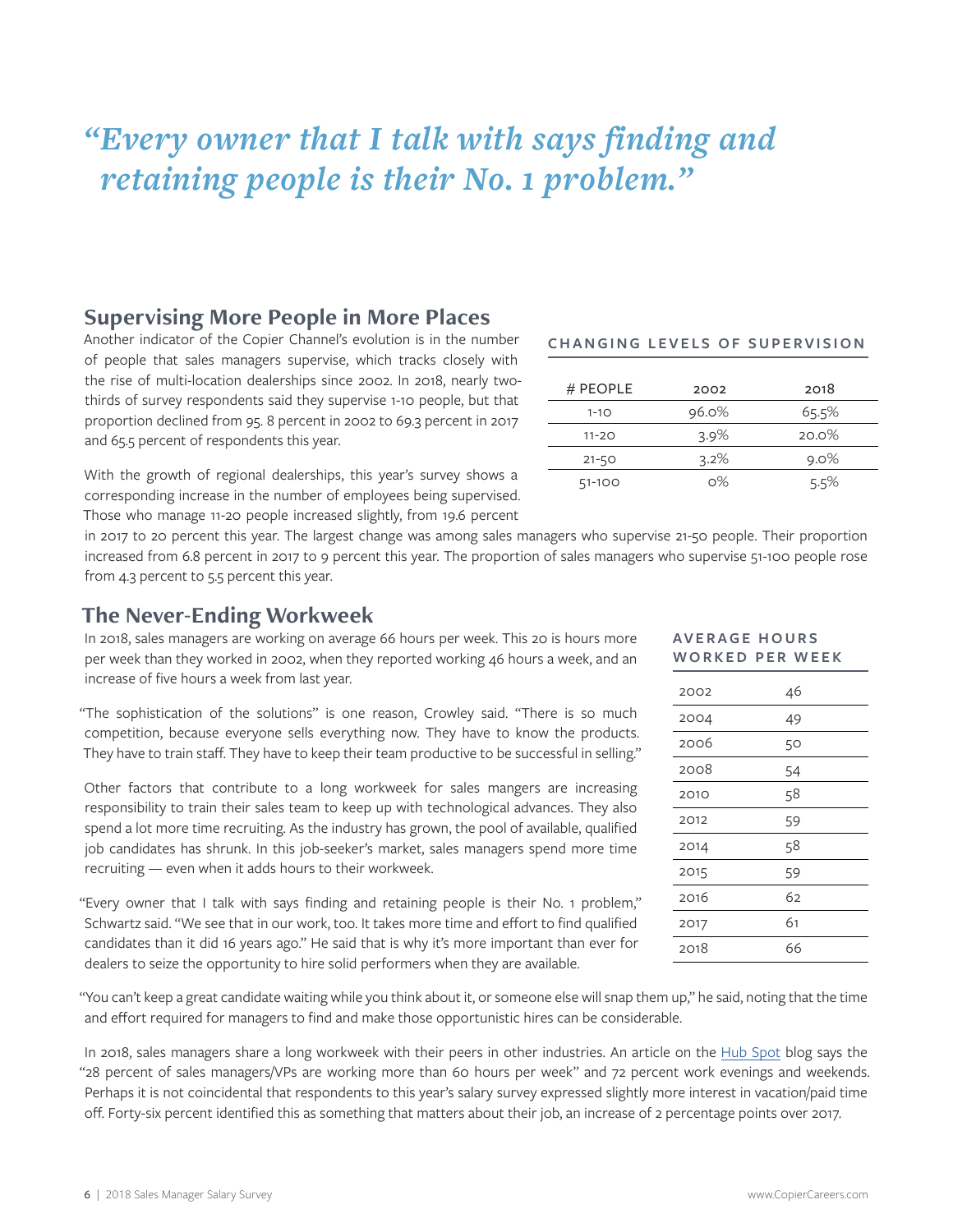

# *Are you looking for a new job?*

# *Why are you looking for a new job?*



# **Well-Paid and Ready to Go**

Of the sales managers who took this year's survey, 93 percent say they are looking for other opportunities — 47 percent "actively" and 46 percent "somewhat," an increase of 1 percentage point on each measure. Only 7 percent of those who responded to the survey said they are not looking for work, a decrease of 2 percentage points from last year.

Higher compensation remains the top reason sales managers are willing to explore their options, with 100 percent of respondents citing this reason. Second on their list is "job market opportunities too good to pass up," at 99 percent.

In a dynamic industry, abundant opportunities have made it a job seeker's market for sales managers, too. This creates an imperative for employers to increase or renew efforts to retain sales managers. A failure to address retention is to risk the hassle, instability and loss of revenue that comes with finding a replacement. Clearly, there is a natural inclination to see what's out there, but this year's survey responses offer a number of quality-of-work issues that could increase retention rates, if addressed.

For example, 55 percent of respondents want to work for a "more dynamic company," an increase of 6 percentage points; 25 percent of respondents are looking for "more interesting work," a 4 percentage point increase; 23 percent are "seeking less stress," and 22 percent want "stock options," both up 3 percentage points in this year's survey.

Copier Careers recruiters say that the underlying reason for much dissatisfaction among sales managers is a perceived lack of support from the company. "If the owners aren't supportive or are outright absent, that will drive your sales managers to find a company that will support them," Schwartz said.

"Supporting sales managers means backing their vision for how they want to lead their team," Crowley said. "It means having ownership trust their ideas and strategies for building their sales force, rather than questioning every decision. It means giving them the space to really thrive and succeed in that position."

The survey shows that sales managers are rethinking what they want in the workplace as the industry continues to evolve. Retaining them will likely require a combination of increasing their satisfaction, not only in total compensation but also with opportunities to learn, grow and feel supported in their role.